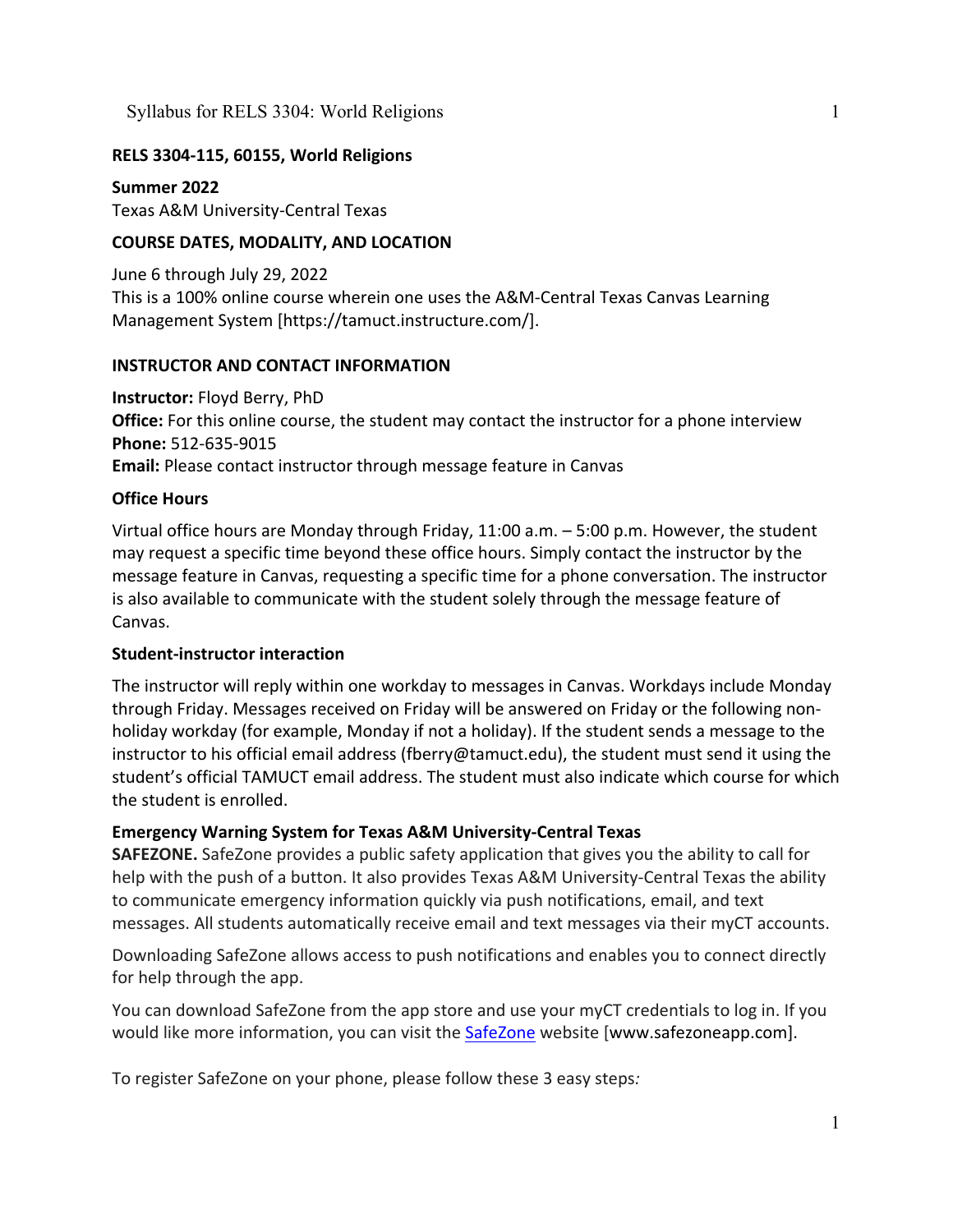- 1. Download the SafeZone App from your phone store using the link below:
	- o [iPhone/iPad:](https://apps.apple.com/app/safezone/id533054756) [https://apps.apple.com/app/safezone/id533054756]
	- o [Android Phone / Tablet](https://play.google.com/store/apps/details?id=com.criticalarc.safezoneapp) [https://play.google.com/store/apps/details?id=com.criticalarc.safezoneapp]
- 2. Launch the app and enter your myCT email address (e.g., {name}@tamuct.edu)
- 3. Complete your profile and accept the terms of service

### **COURSE INFORMATION**

### **Course Overview and description**

Examines the philosophical, ethical, and social dimensions of the religions of the world. Special emphasis is given to the major world religions, but lesser known religions will be explored to gain a broad view of the diversity of religious experience and tradition.

## **Course Objective or Goal**

## **Student Learning Outcomes (See "Complete Course Calendar" for assignments that address the course objectives)**

Objective 1: The student will demonstrate a basic understanding of religious concepts and practices.

- A. How should religion be defined? What are the basic features of religious phenomena? References to religious traditions and social science perspectives are examined.
- B. Instructional activities include reading of course text, class discussions, and reaction comments.
- C. Primary means of assessment are class discussions, reaction comments, and essay exams.

Objective 2: The student will demonstrate understanding of theoretical and methodological problems relating to the concept and practice of religion in the social sciences.

- A. References to religious traditions and social science perspectives are examined.
- B. Instructional activities include reading of course text, class discussions, and reaction comments.
- C. Primary means of assessment are class discussions, reaction comments, and essay exams.

Objective 3: The student will appreciate the role of multicultural awareness and a respect for cultural diversity in the interpretation of religious phenomena.

- A. What factors explain diverse cultural traits on a global scale? References to religious traditions and social science perspectives are examined.
- B. Instructional activities include reading of course text, class discussions, and reaction comments.
- C. Primary means of assessment are class discussions, reaction comments, and essay exams.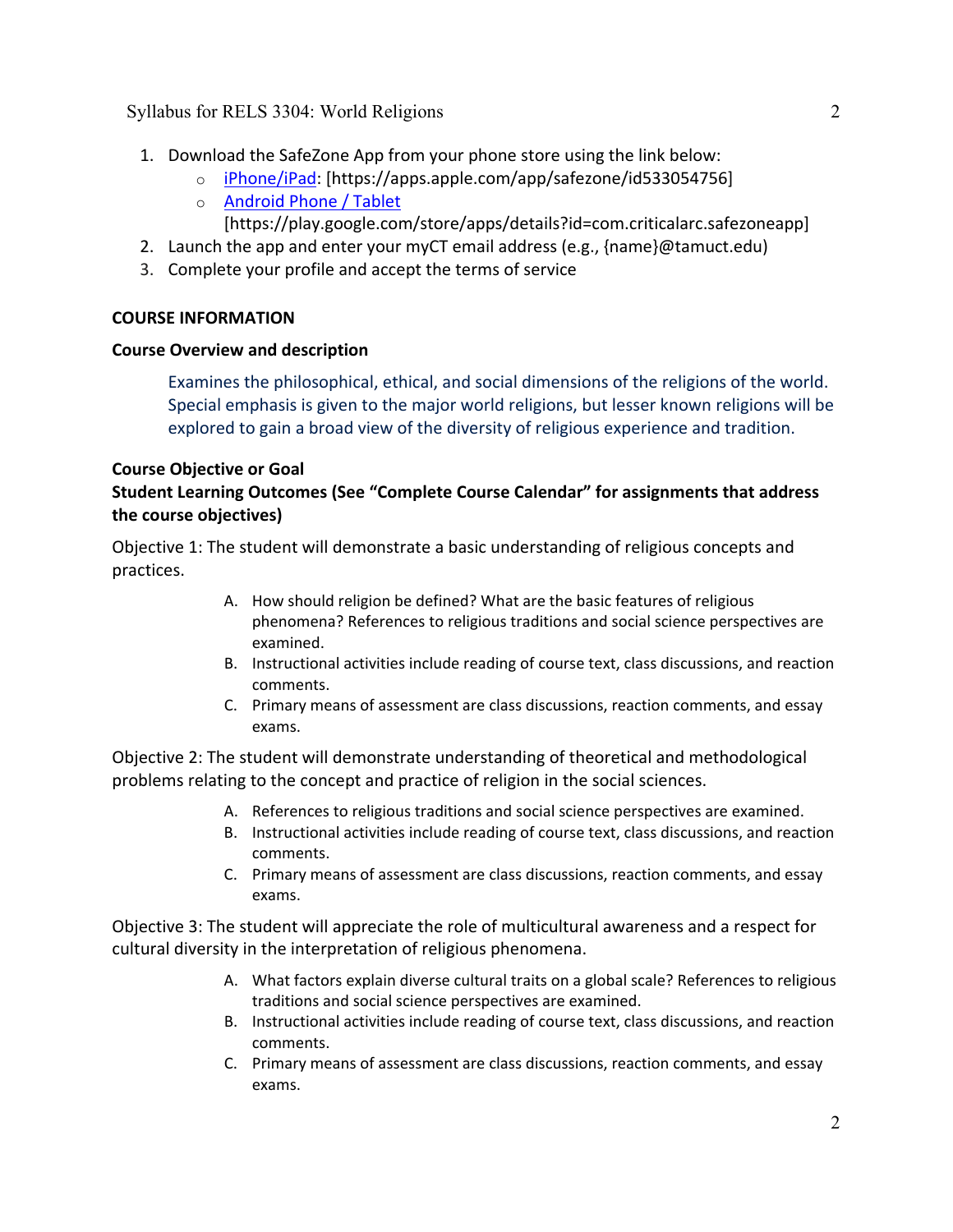Objective 4: The student will be able to explain the development of religious traditions from social scientific and historical persectives.

- A. References to indigenous religions, Judaism, Christianity, Islam, and the religions of India are examined.
- B. Instructional activities include reading of course text, class discussions, and reaction comments.
- C. Primary means of assessment are class discussions, reaction comments, and essay exams.

### **Required Reading and Textbook**

Esposito, J. L., Faching, D. J., Lewis, T. T., & Feldmeier, P. (2022). *World religions today*  (7th ed.). New York: Oxford.

### **COURSE REQUIREMENTS**

### Class Participation (300 points)

Students are expected to participate in class discussions, indicating an understanding of the reading material and how to apply it. Students are to read assigned material before class. Students earn a point for each of two questions that are posted by the instructor. The student earns 0-2 points on each class day (total of 6 days), which correspond to the following grade:

| Points | Grade | Points | Grade |
|--------|-------|--------|-------|
| 12     | 300   |        | 150   |
| 11     | 275   |        | 125   |
| 10     | 250   |        | 100   |
| q      | 225   |        | 75    |
| R      | 200   |        | 50    |
|        | 175   |        | 25    |

The student answers two questions that are posed by the instructor, under Discussions in Canvas. There will be a separate post from the student for each of the two questions posed by the instructor. The student must post an answer to each of the two questions by Wednesday at 11:59 p.m. The student is not to quote or cite sources. All information is from the course textbook. Extra credit is given for students who comment or reply to other students' posts.

**NOTE:** When students (or the instructor) respond in some way to your posts, you are required to read their posts and reply to them in some way that is meaningful. Failure to respond to such posts result in a docking of 1 point per question originally posted by the instructor. For example, if you post an answer to each of the two questions posted by your instructor, you would receive 2 points for that week. However, should a student (or instructor) comment or respond to your post, you are required to respond to that student. Failure to respond to students for one question would result in a point being deducted, and failure to respond to students for the other question would also result in a point being deducted. All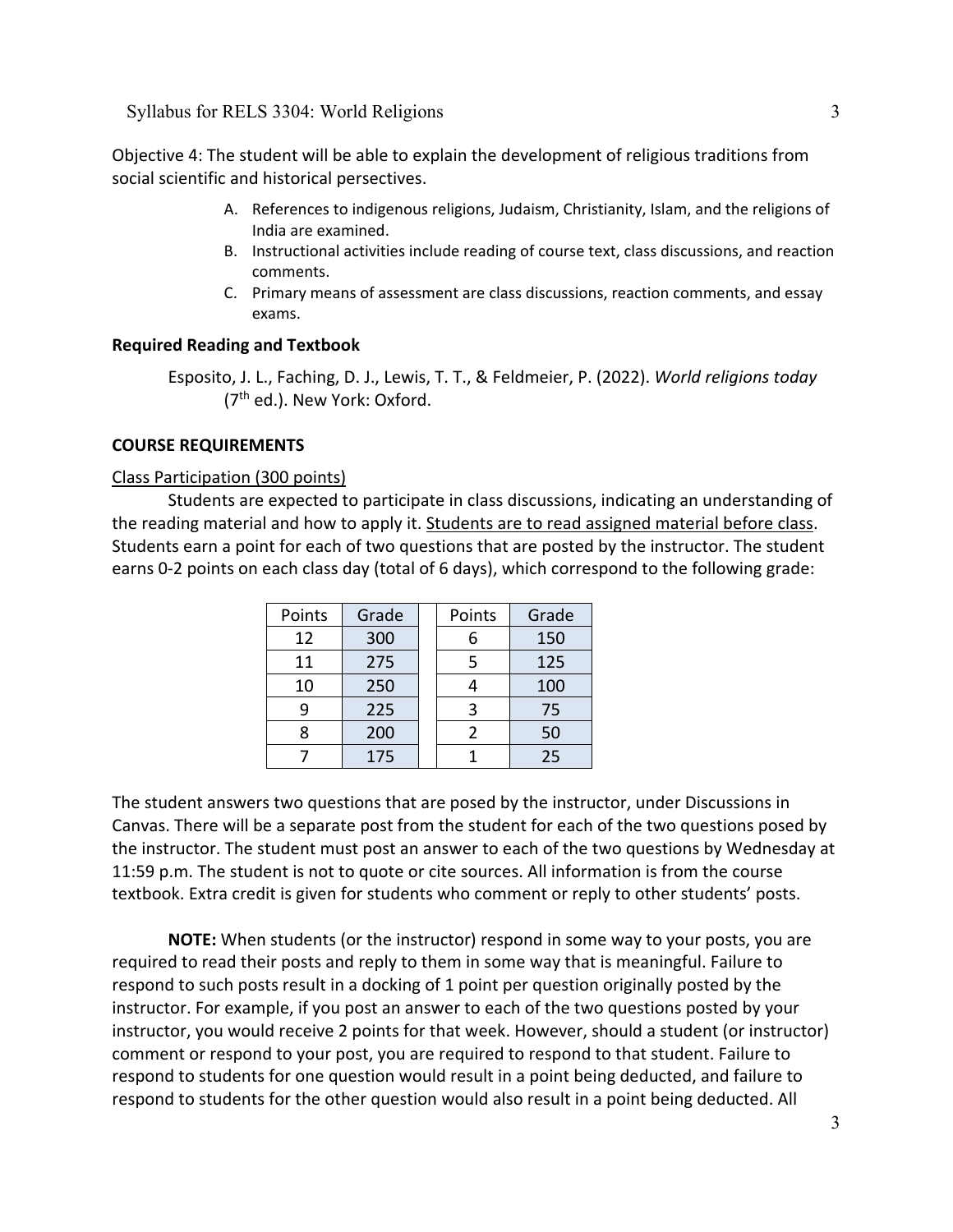replies to others must be submitted by Friday of each week at 11:59 p.m. *The following is an illustration of this point: John posts a reply to the instructor's first question. He then posts a reply to the instructor's second question. Mary comments on his first post, and the instructor asks a question about his second post. John, however, ignores Mary's and the instructor's posts. John therefore has earned 0 points for the week.*

**NOTE TO STUDENTS WHO REPLY:** When replying to a student who has posted an answer, comment on whether their post appears to be accurate based on assigned reading for that week. A student may misunderstand the instructor's question, or may have failed to provide an accurate answer. This student may benefit from any comments regarding acceptable answers to questions. You may also ask pertinent questions regarding a student's post.

### Reaction Comments (300 points)

After participating in class discussions for a topic, students will submit a Reaction Comment (RC) through the message feature of Canvas by the due date noted in the Course Calendar (§ 7 of Syllabus). One cannot submit an RC before Thursday morning at 12:00 a.m., and one cannot submit an RC after Friday at 11:59 p.m. Therefore, the student has a two-day window to submit an RC. *In Canvas, the student will send an email to the instructor, reacting to material discussed or experienced in class*. A paragraph or two is required. Students express their reactions to something discussed or experienced in class. **A mere summary of material discussed in class, however, is insufficient for credit**. Students should make some comments on assigned reading and discussion, coupled with their reactions. The content of the RC is confidential between the student and the instructor. Students shall identify their email with the headings of RC1, RC2, etc., as indicated in the course calendar (§ 7.0). Using headings other than RC1, RC2, etc., may result in no credit. **Obviously, students must have participated in class discussions before they can react to material presented or discussed in class**. RCs correspond to the following grades:

| # of RCs | Grade |
|----------|-------|
| 6        | 300   |
| 5        | 250   |
| 4        | 200   |
| 3        | 150   |
| 2        | 100   |
|          | 50    |

### Exams (400 points)

The student will submit two exams, a mid-term and a final. The exams are "take-home" exams in that the student has a few days to answer the questions that are presented. Students type on a Microsoft Word document and submits the exam by attaching it to an email (message in Canvas), sent to the instructor. The student uses the Word document that the instructor provides. This document contains the two questions to answer. The student simply inserts each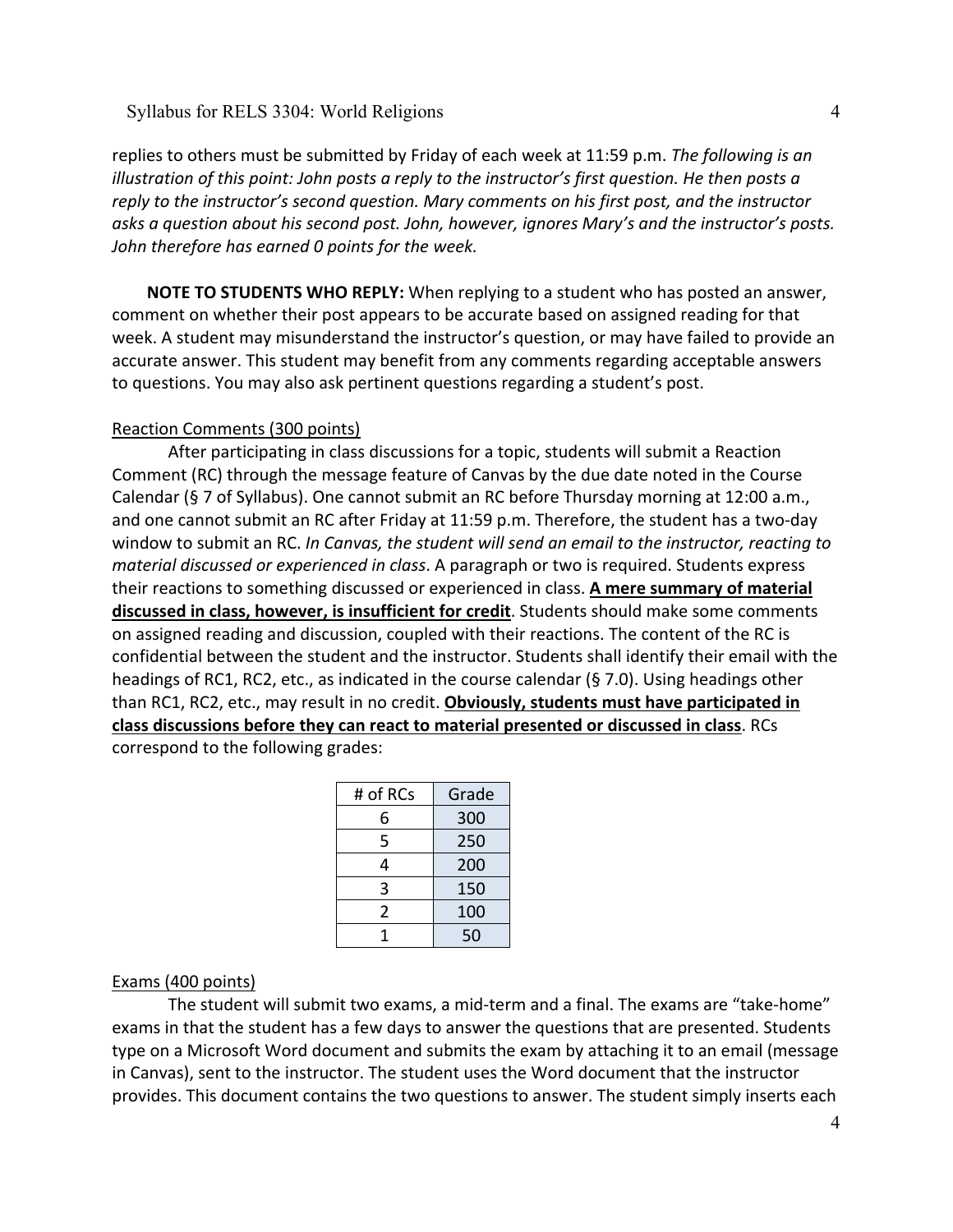essay below the respective questions. Each exam is valued at 200 points. Students are encouraged to review their work before submission. The mid-term exam will receive comments from the instructor and will be returned to the student. The following rubric will guide the instructor:

| <b>Qualities &amp; Criteria</b> | Poor                        | Good                    | <b>Excellent</b>        |
|---------------------------------|-----------------------------|-------------------------|-------------------------|
| Content                         | Not objective and poorly    | Mostly objective and    | Objective and           |
| <b>Elements of topics</b>       | addresses the issues.       | addresses most of the   | addresses all the       |
| to be addressed                 | Information is unnecessary  | issues. Information is  | issues. Information is  |
| Information is                  | or insufficient to discuss  | mostly necessary and    | necessary and           |
| correct                         | the issues.                 | sufficient to discuss   | sufficient to discuss   |
| Coherency<br>$\bullet$          |                             | the issues.             | the issues.             |
|                                 |                             |                         |                         |
| (Weight: 70%)                   | $(0-109 \text{ pts})$       | $(110-131 \text{ pts})$ | $(132-140 \text{ pts})$ |
| <b>Quality of Writing</b>       | Poorly written and          | Mostly well-written,    | Well-written, without   |
| Clarity                         | contains flagrant spelling  | without egregious       | egregious spelling or   |
| Grammar and                     | and grammatical errors.     | spelling or             | grammatical errors.     |
| English usage                   | Poorly organized, lacks     | grammatical errors.     | Well organized, clear,  |
| Organization and<br>$\bullet$   | clarity, and is incoherent. | Organized, clear, and   | and ideas are           |
| coherence                       |                             | ideas are presented in  | presented in coherent   |
|                                 |                             | coherent ways.          | ways.                   |
| (Weight: 30%)                   | $(0-40 \text{ pts})$        | $(41-55 \text{ pts})$   | $(56-60 \text{ pts})$   |

A few days before each exam (mid-term and final), the instructor will provide students with two exam questions. This practice provides the student with a few days' worth of preparation and composition.

**NOTE:** Upper-level undergraduate students are expected to have adequate knowledge of the essentials of grammar, writing style, and essay organization in accordance with writing manuals. If the student does *not* have adequate knowledge in these areas, then the purchase and use of additional books are highly recommended. The University Writing Center is also available to students. Failure to provide written work in accordance with the essentials of acceptable, English writing style will result in poor grades. Examples of non-standard English usage include, among other things, sentence fragments, run-ons, dangling modifiers, lack of agreement between pronouns and their antecedents or subjects and verbs, bulleted items, slashes, flagrant misuse of punctuation, slang or abbreviated expressions, "etc." or "*et cetera*," and excessive use of metaphorical language. In Canvas under Modules, there is a Power Point on "Typical Problems with Essay Exams." Students should review this Power Point.

**How to Submit Exams**: Students shall use Times New Roman 12 point, double-spaced. Neither citations nor quotations are expected. Students attach their Word documents to a message in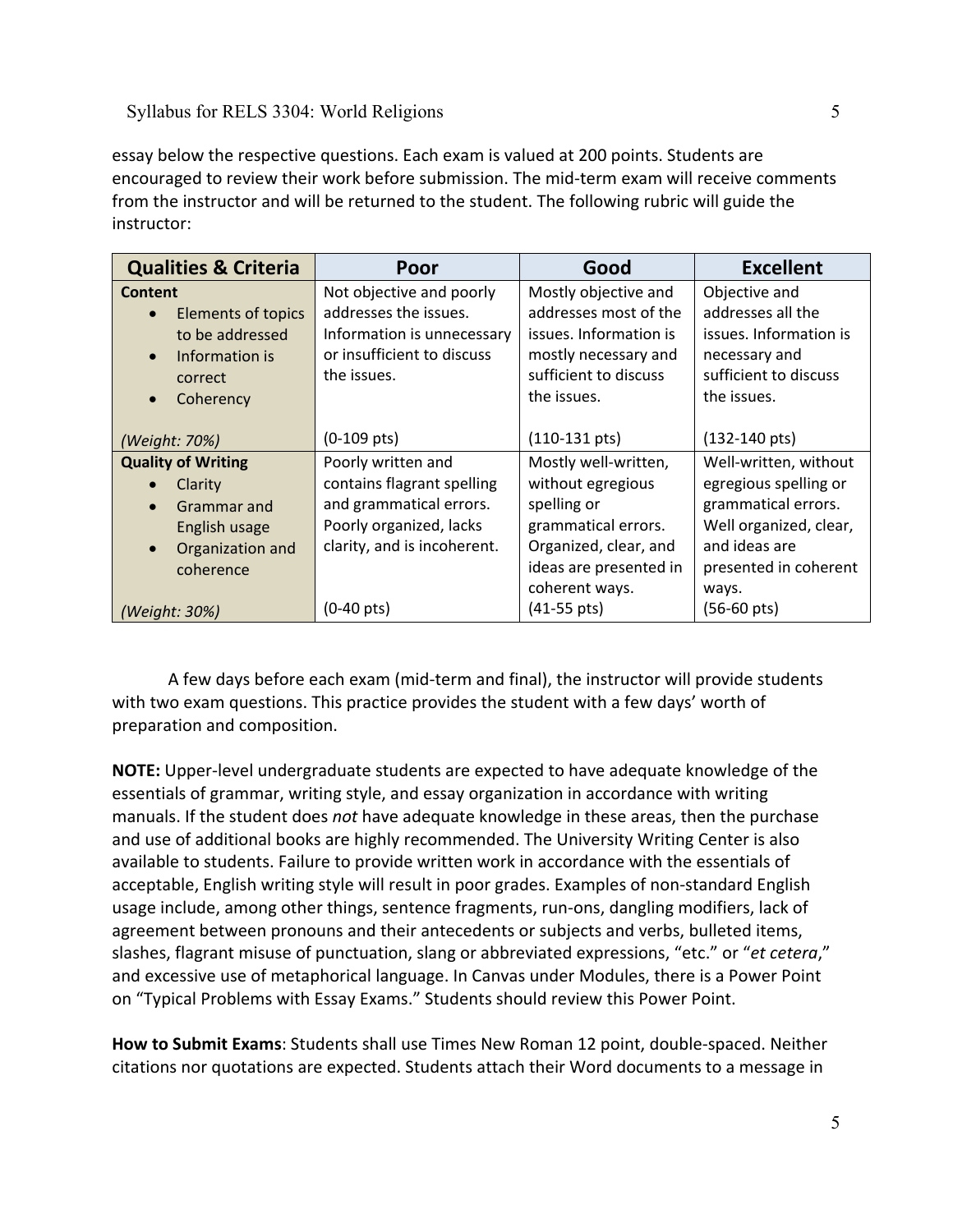Canvas and sends them to the instructor. Both essay questions are included on the one document.

### Academic Integrity Requirement

During the first week of class, the student is to read the section in the syllabus on Academic Integrity and the link provided in that section regarding plagiarism. Students must acknowledge having read the document (in Canvas, under Modules) pertaining to Academic Integrity and send a message in Canvas to the instructor that they understand Academic Integrity and its provisions. **NOTE: Students will not be allowed to continue in the course without notifying the instructor of their comprehension of this material.** Examples of academic dishonesty in this course might be having someone do the student's work, plagiarizing from internet sites, or plagiarizing from Discussion posts.

### **Grading Criteria Rubric and Conversion**

Grading Matrix

|                                    | Points |
|------------------------------------|--------|
| Exams (2 $@$ 200)                  | 400    |
| <b>Class Participation</b>         | 300    |
| <b>Reaction Comments</b>           | 300    |
| <b>Academic Integrity Document</b> |        |
| Total:                             | 1000   |

### Conversion to Course Letter Grade

| Points           | ℅          | Grade |
|------------------|------------|-------|
| $900 - 1000$     | $90 - 100$ |       |
| - 899<br>$800 -$ | $80 - 89$  | В     |
| 700 - 799        | $70 - 79$  |       |
| 699<br>600       | $60 - 69$  |       |
| 599              | $0 - 59$   |       |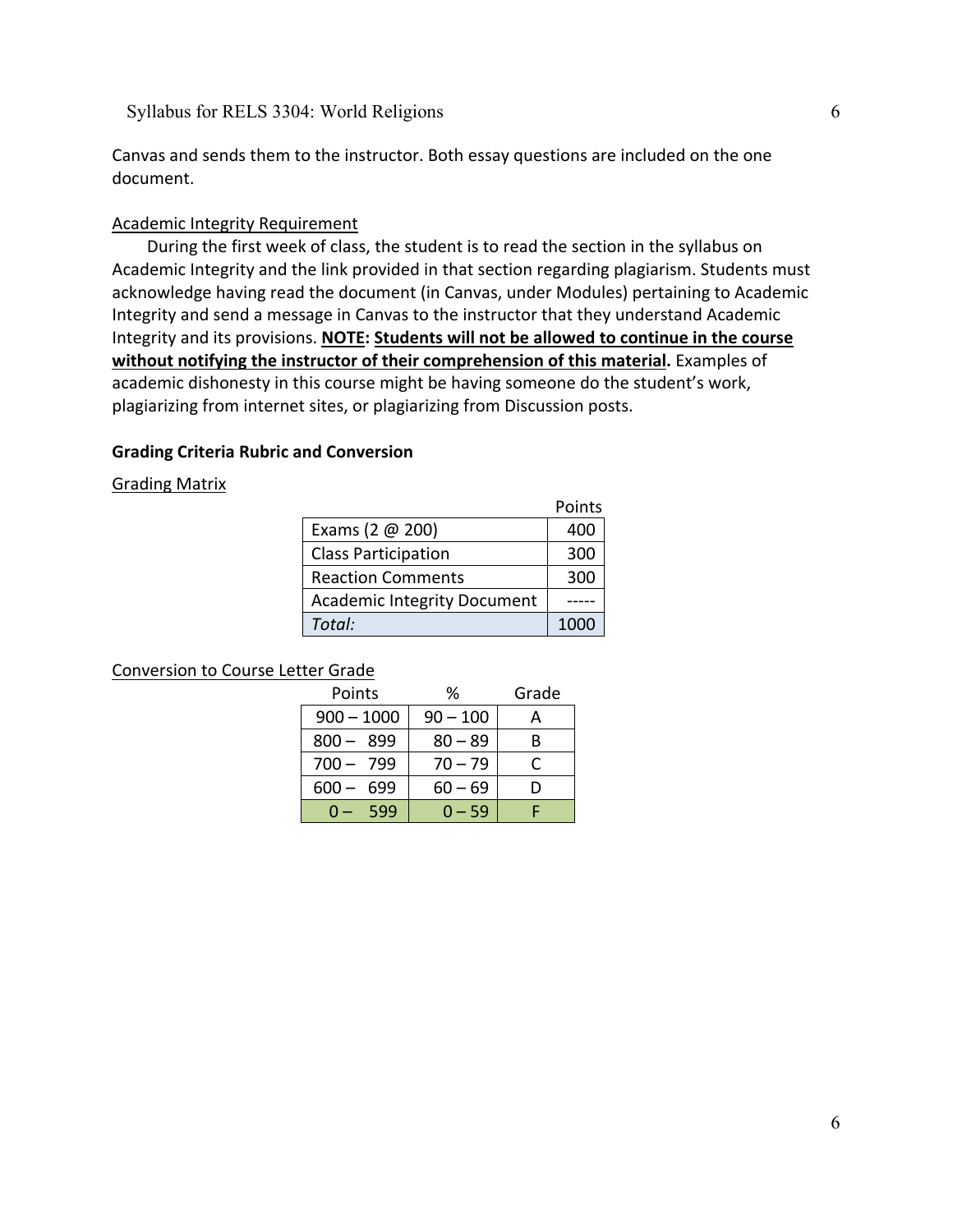#### **Posting of Grades**

Points for discussion posts (class participation) and RCs are tallied at the end of the term. Students may ascertain their progress in these two areas by simply reviewing their own submissions, For example, if the student could earn 6 discussion points after the third week of class**,** having successfully submitted posts to two questions per week, but instead has only submitted posts for two weeks, then that student has earned 4 discussion points. The student has only to review their posts to remember what they have submitted. Similarly, if the student could earn 2 points for RCs after the third week, but instead has only submitted RCs for two weeks, then that student has earned 2 RC points. At the end of term, the instructor will count the requisite discussion or RC points, convert them to a grade, and enter those grades in Canvas for the student to view.

Grading for exams is posted in Canvas in one week after the exam is taken. The instructor will provide comments on the exam, along with the numerical grade for each of the two essays. The comments from the mid-term exam should be read and evaluated by students so that they can improve their skills in taking exams (for example, for the final exam).

Extra credit is awarded to students who comment or ask questions regarding other students' discussion posts. If a student's final grade approaches a higher letter grade, and if that student has submitted posts regarding other students' posts, then the instructor may award that student with the higher letter grade. *For example, Veronica has submitted two discussion posts each week for the entire term. She has responded to other students' questions regarding her posts, but she has also commented on other students' posts herself. Her final, numerical grade is 78, which is a letter grade of C. However, the instructor has recognized Veronica's extra work that was not required, and has awarded her extra credit in the amount of 2 final grade points. The instructor therefore posts a grade of B in Warrior Web.*

#### **Grading Policies**

As a rule, make-up work for exams is not offered. *The mid-term exam may be made up with instructor approval; however, in no instance will that make-up be given later than one week from the original exam date*. *To be considered as a prospect for making up the mid-term exam, the student must contact the instructor within 24 hours of having missed the exam for purposes of making it up*. The final course grade will be posted within a few days of the final exam; therefore, *no incompletes will be awarded for this course*. If students foresee that they will be unable to complete the course, then they should either drop the course or accept the posted grade.

If students foresee that their scores in class participation, reaction comments, or exams are unacceptable, they may wish to drop the course. Absences for any reasons, including medical, cannot be used to exempt one from the requirements of the course. For example, students may inform the instructor that they will not or did not attend class(es) for some reason. While the instructor appreciates the information about absences, students should not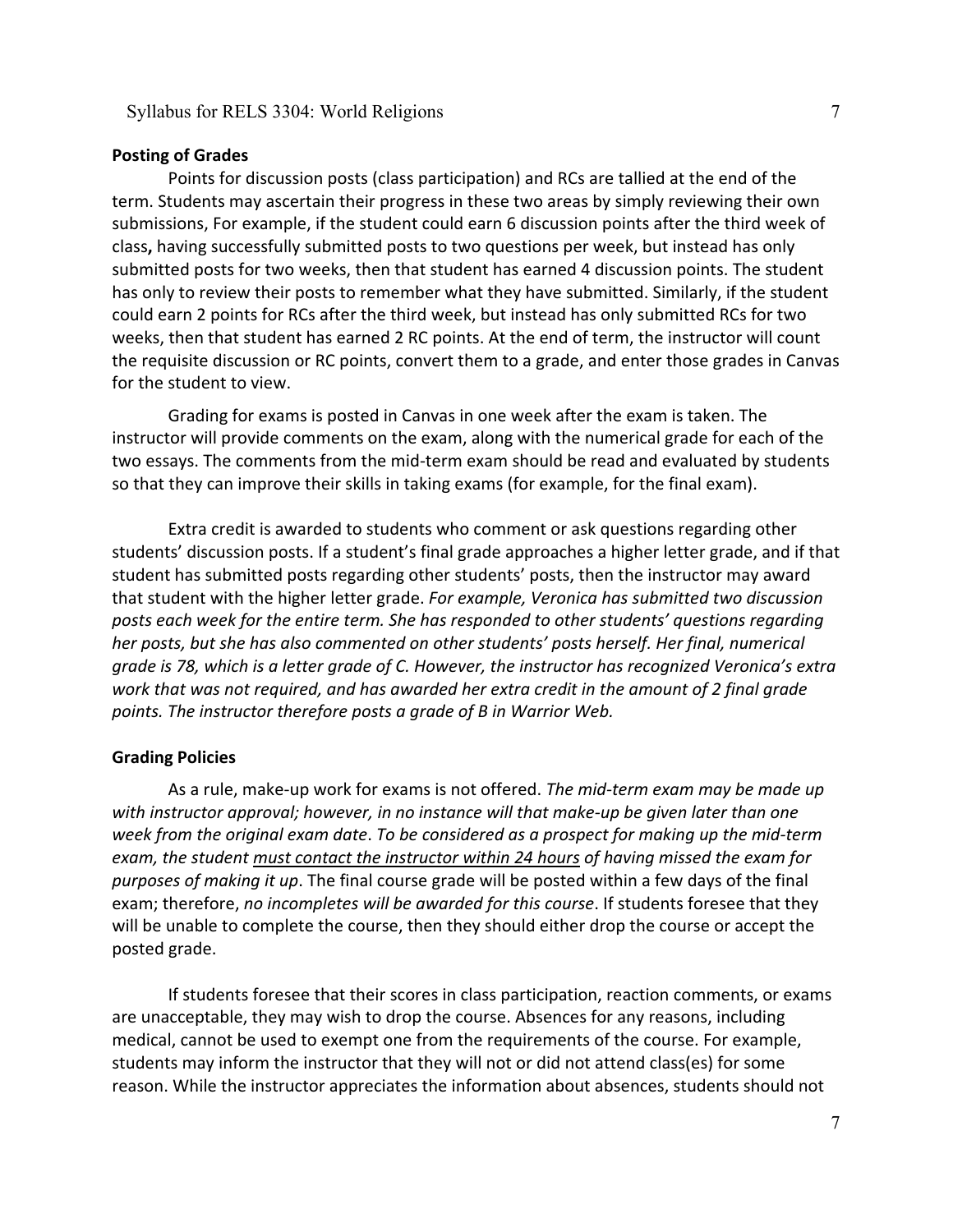expect that they will be afforded leniency or a recalculation of grades based on this information. All students in a class must be treated fairly and equally. If students foresee that they will be unable to earn the grade they desire, then they should either drop the course or accept the posted grade.

## **COURSE OUTLINE AND CALENDAR**

## **Complete Course Calendar**

| Date    | <b>Topic</b>               | <b>Readings</b>                    | <b>Assignments Due</b>                                     |
|---------|----------------------------|------------------------------------|------------------------------------------------------------|
| Week of | <b>Course Requirements</b> | Syllabus                           | 2 discussion posts due before                              |
| 6/6     |                            |                                    | midnight on 6/8                                            |
|         | Academic Integrity         | Academic Integrity document (in    |                                                            |
|         |                            | Modules in Canvas) and plagiarism  | RC1 due before midnight on 6-                              |
|         |                            | readings (in syllabus)             | 10 (RC1 cannot be accepted<br>before 12:00 a.m. on 6/9)    |
|         | Discipline of              | Power Points on Religious Studies, |                                                            |
|         | <b>Religious Studies</b>   | Religious Populations, Religion in | Academic Integrity                                         |
|         |                            | Istanbul, Levels of Tolerance      | acknowledgement due before                                 |
|         |                            |                                    | midnight on 6/10                                           |
| Week of | Introduction               | $Chs 1-2$                          | 2 discussion posts due before                              |
| 6/13    | Indigenous Religions       |                                    | midnight on 6/15                                           |
|         |                            |                                    |                                                            |
|         |                            |                                    | RC2 due before midnight on                                 |
|         |                            |                                    | 6/17 (RC2 cannot be accepted<br>before 12:00 a.m. on 6/16) |
|         |                            |                                    |                                                            |
|         |                            |                                    | NOTE: Course objectives 1-3 are                            |
|         |                            |                                    | addressed.                                                 |
| Week of | Judaism                    | Ch <sub>3</sub>                    | 2 discussion posts due before                              |
| 6/20    |                            |                                    | midnight on 6/22                                           |
|         |                            |                                    |                                                            |
|         |                            |                                    | RC3 due before midnight on                                 |
|         |                            |                                    | 6/24 (cannot be accepted                                   |
|         |                            |                                    | before 12:00 a.m. on 6/23)                                 |
|         |                            |                                    | NOTE: Course objectives 1-4 are                            |
|         |                            |                                    | addressed.                                                 |
| Week of | Christianity               | Ch <sub>4</sub>                    | 2 discussion posts due before                              |
| 6/27    |                            |                                    | midnight on 6/29                                           |
|         |                            |                                    |                                                            |
|         |                            |                                    | RC4 due before midnight on 7/1                             |
|         |                            |                                    | (cannot be accepted before                                 |
|         |                            |                                    | 12:00 a.m. on 6/30)                                        |
|         |                            |                                    | NOTE: During the week, the                                 |
|         |                            |                                    | mid-term exam questions are                                |
|         |                            |                                    | sent to students through                                   |
|         |                            |                                    | message feature of Canvas. The                             |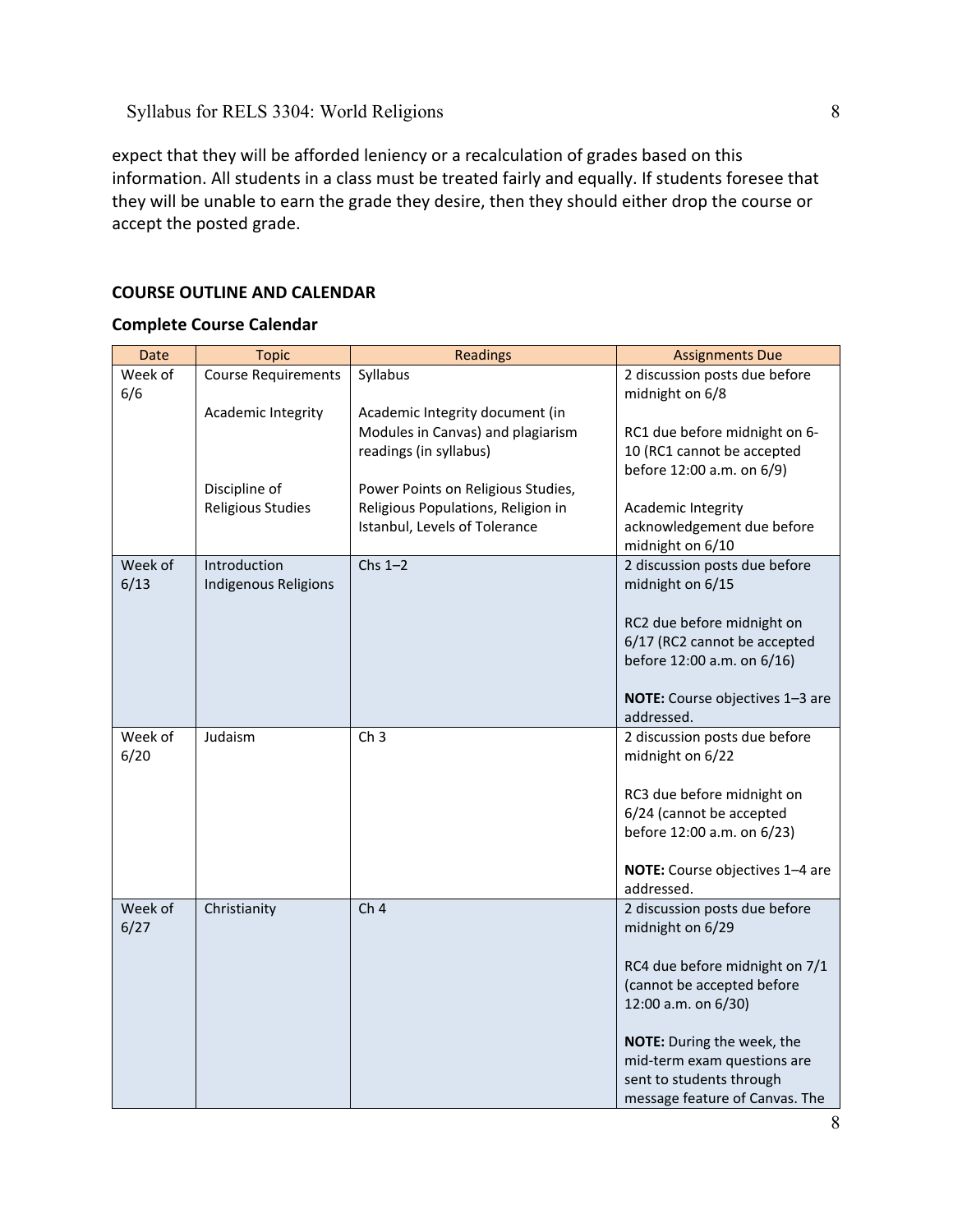|                 |                    |                 | exam is also posted under<br>Modules in Canvas.<br>NOTE: Course objectives 1-4 are<br>addressed.                                                                                                                                                                                                                                                                     |
|-----------------|--------------------|-----------------|----------------------------------------------------------------------------------------------------------------------------------------------------------------------------------------------------------------------------------------------------------------------------------------------------------------------------------------------------------------------|
| Week of<br>7/4  | Mid-term exam      |                 | Mid-term exam due by midnight<br>on 7/8                                                                                                                                                                                                                                                                                                                              |
| Week of<br>7/11 | Islam              | Ch <sub>5</sub> | <b>NOTE:</b> Comments and exam<br>grades returned to student<br>through message feature of<br>Canvas, along with comments<br>regarding course progress in<br>discussion posts and RCs<br>2 discussion posts due before<br>midnight on 7/13<br>RC5 due before midnight on<br>7/15 (cannot be accepted<br>before 12:00 a.m. on 7/14<br>NOTE: Course objectives 1-4 are |
|                 |                    |                 | addressed.                                                                                                                                                                                                                                                                                                                                                           |
| Week of<br>7/18 | Religions of India | Chs $6-7$       | 2 discussion posts due before<br>midnight on 7/20<br>RC6 due before midnight on<br>7/22 (cannot be accepted<br>before 12:0 a.m. on 7/21)<br>NOTE: During the week, the<br>final exam questions are sent to<br>students through message<br>feature of Canvas. The exam is<br>also posted under Modules in<br>Canvas.<br>NOTE: Course objectives 1-4 are<br>addressed. |
| Week of<br>7/25 | <b>Final exam</b>  |                 | Final exam due by midnight on<br>7/29                                                                                                                                                                                                                                                                                                                                |

# **Important University Dates**

Click on the following link: [21-22Academic-Calendar.pdf \(tamuct.edu\)](https://www.tamuct.edu/registrar/docs/21-22Academic-Calendar.pdf)

## **TECHNOLOGY REQUIREMENTS AND SUPPORT**

## **Technology Requirements**

This course will use the A&M-Central Texas Instructure Canvas learning management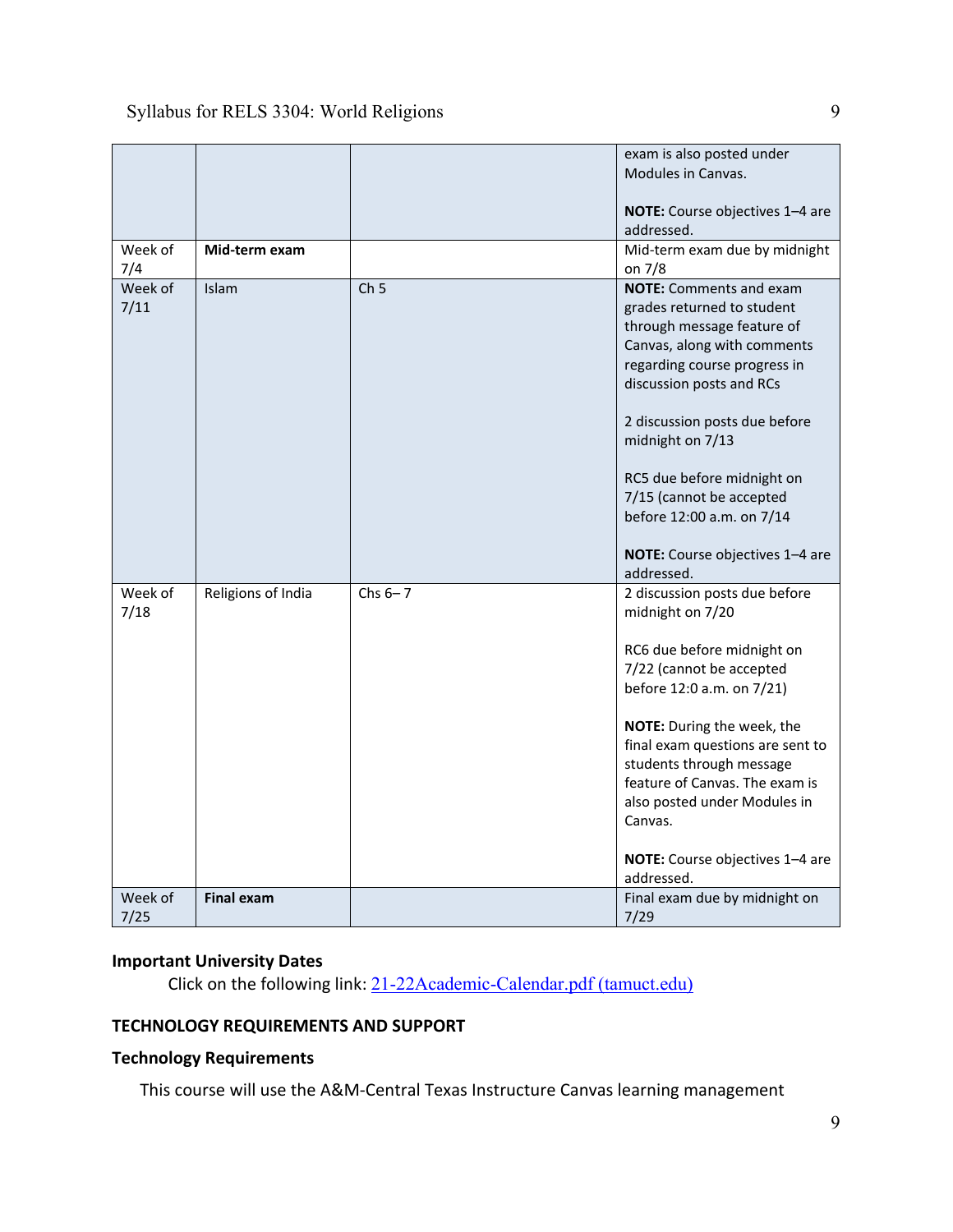## system. **We strongly recommend the latest versions of Chrome or Firefox browsers. Canvas no longer supports any version of Internet Explorer.**

Logon to A&M-Central Texas Canvas [https://tamuct.instructure.com/] or access Canvas through the TAMUCT Online link in myCT [https://tamuct.onecampus.com/]. You will log in through our Microsoft portal.

Username: Your MyCT email address. Password: Your MyCT password

### **Canvas Support**

Use the Canvas Help link, located at the bottom of the left-hand menu, for issues with Canvas. You can select "Chat with Canvas Support," submit a support request through "Report a Problem," or call the Canvas support line: 1-844-757-0953.

For issues related to course content and requirements, contact your instructor.

### **Online Proctored Testing**

A&M-Central Texas uses Proctorio for online identity verification and proctored testing. This service is provided at no direct cost to students. If the course requires identity verification or proctored testing, the technology requirements are: Any computer meeting the minimum computing requirements, plus web camera, speaker, and microphone (or headset). Proctorio also requires the Chrome web browser with their custom plug in.

### **Other Technology Support**

For log-in problems, students should contact Help Desk Central, 24 hours a day, 7 days a week:

Email: [helpdesk@tamu.edu](mailto:helpdesk@tamu.edu) Phone: (254) 519-5466 [Web Chat:](http://hdc.tamu.edu/) [http://hdc.tamu.edu] *Please let the support technician know you are an A&M-Central Texas student.*

## **UNIVERSITY RESOURCES, PROCEDURES, AND GUIDELINES**

### **Drop Policy**

If you discover that you need to drop this class, you must complete the [Drop Request](https://federation.ngwebsolutions.com/sp/startSSO.ping?PartnerIdpId=https://eis-prod.ec.tamuct.edu:443/samlsso&SpSessionAuthnAdapterId=tamuctDF&TargetResource=https%3a%2f%2fdynamicforms.ngwebsolutions.com%2fSubmit%2fStart%2f53b8369e-0502-4f36-be43-f02a4202f612) Dynamic Form through Warrior Web.

[https://federation.ngwebsolutions.com/sp/startSSO.ping?PartnerIdpId=https://eisprod.ec.tamuct.edu:443/samlsso&SpSessionAuthnAdapterId=tamuctDF&TargetResource=https%3a %2f%2fdynamicforms.ngwebsolutions.com%2fSubmit%2fStart%2f53b8369e-0502-4f36-be43 f02a4202f612].

Faculty cannot drop students; this is always the responsibility of the student. The Registrar's Office will provide a deadline on the Academic Calendar for which the form must be completed. Once you submit the completed form to the Registrar's Office, you must go into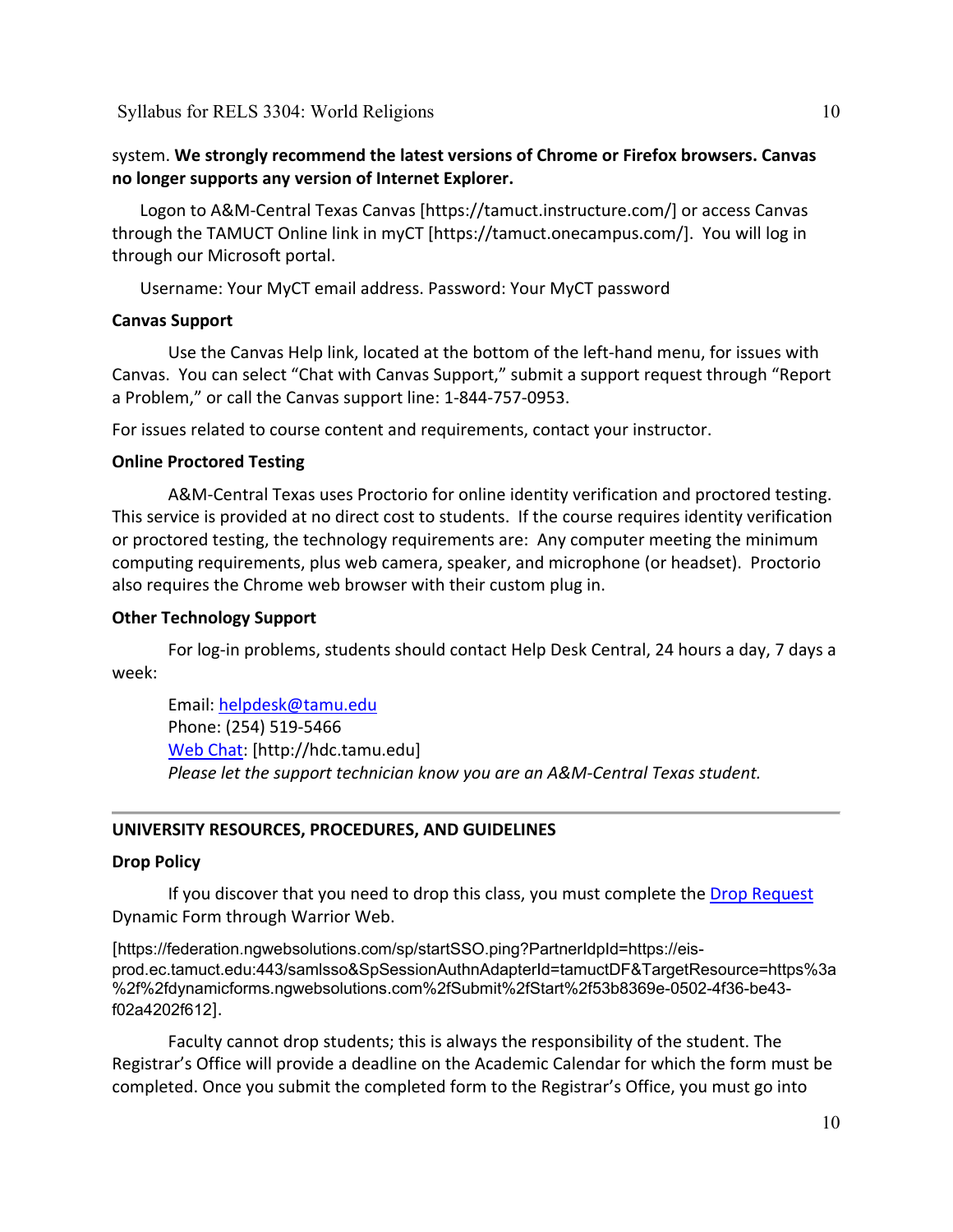Warrior Web and confirm that you are no longer enrolled. If you still show as enrolled, FOLLOW-UP with the Registrar's Office immediately. You are to attend class until the procedure is complete to avoid penalty for absence. Should you miss the drop deadline or fail to follow the procedure, you will receive an F in the course, which may affect your financial aid and/or VA educational benefits.

# **Academic Integrity**

Texas A&M University-Central Texas values the integrity of the academic enterprise and strives for the highest standards of academic conduct. A&M-Central Texas expects its students, faculty, and staff to support the adherence to high standards of personal and scholarly conduct to preserve the honor and integrity of the creative community. Any deviation by students from this expectation may result in a failing grade for the assignment and potentially a failing grade for the course. All academic misconduct concerns will be referred to the Office of Student Conduct. When in doubt on collaboration, citation, or any issue, please contact your instructor before taking a course of action.

For more [information](https://nam04.safelinks.protection.outlook.com/?url=https%3A%2F%2Fwww.tamuct.edu%2Fstudent-affairs%2Fstudent-conduct.html&data=04%7C01%7Clisa.bunkowski%40tamuct.edu%7Ccfb6e486f24745f53e1a08d910055cb2%7C9eed4e3000f744849ff193ad8005acec%7C0%7C0%7C637558437485252160%7CUnknown%7CTWFpbGZsb3d8eyJWIjoiMC4wLjAwMDAiLCJQIjoiV2luMzIiLCJBTiI6Ik1haWwiLCJXVCI6Mn0%3D%7C1000&sdata=yjftDEVHvLX%2FhM%2FcFU0B99krV1RgEWR%2BJ%2BhvtoR6TYk%3D&reserved=0) regarding the Student Conduct process, [https://www.tamuct.edu/student-affairs/student-conduct.html].

If you know of potential honor violations by other students, you may [submit](https://nam04.safelinks.protection.outlook.com/?url=https%3A%2F%2Fcm.maxient.com%2Freportingform.php%3FTAMUCentralTexas%26layout_id%3D0&data=04%7C01%7Clisa.bunkowski%40tamuct.edu%7Ccfb6e486f24745f53e1a08d910055cb2%7C9eed4e3000f744849ff193ad8005acec%7C0%7C0%7C637558437485262157%7CUnknown%7CTWFpbGZsb3d8eyJWIjoiMC4wLjAwMDAiLCJQIjoiV2luMzIiLCJBTiI6Ik1haWwiLCJXVCI6Mn0%3D%7C1000&sdata=CXGkOa6uPDPX1IMZ87z3aZDq2n91xfHKu4MMS43Ejjk%3D&reserved=0) a report, [https://cm.maxient.com/reportingform.php?TAMUCentralTexas&layout\_id=0].

# **Academic Accommodations**

At Texas A&M University-Central Texas, we value an inclusive learning environment where every student has an equal chance to succeed and has the right to a barrier-free education. The Warrior Center for Student Success, Equity and Inclusion is responsible for ensuring that students with a disability receive equal access to the university's programs, services and activities. If you believe you have a disability requiring reasonable accommodations, please contact the Office of Access and Inclusion, WH-212; or call (254) 501- 5836. Any information you provide is private and confidential and will be treated as such.

For more information, please visit our [Access & Inclusion](https://tamuct.instructure.com/courses/717) Canvas page (log-in required) [https://tamuct.instructure.com/courses/717]

# **Important information for Pregnant and/or Parenting Students**

Texas A&M University-Central Texas supports students who are pregnant and/or parenting. In accordance with requirements of Title IX and related guidance from US Department of Education's Office of Civil Rights, the Dean of Student Affairs' Office can assist students who are pregnant and/or parenting in seeking accommodations related to pregnancy and/or parenting. Students should seek out assistance as early in the pregnancy as possible. For more information, please visit **[Student Affairs](https://www.tamuct.edu/student-affairs/pregnant-and-parenting-students.html)** [https://www.tamuct.edu/studentaffairs/pregnant-and-parenting-students.html]. Students may also contact the institution's Title IX Coordinator. If you would like to read more about these [requirements and guidelines](http://www2.ed.gov/about/offices/list/ocr/docs/pregnancy.pdf) online, please visit the website [http://www2.ed.gov/about/offices/list/ocr/docs/pregnancy.pdf].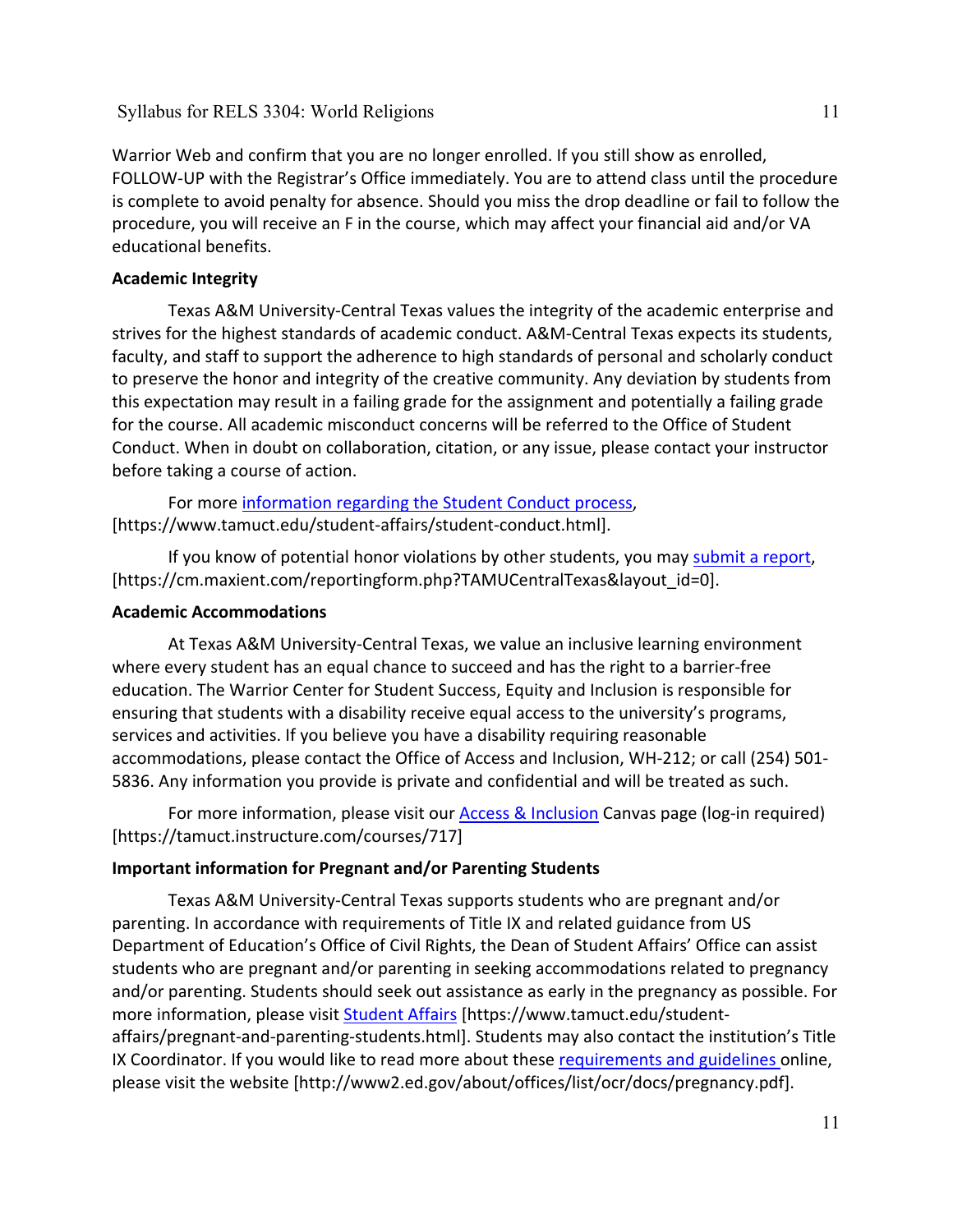Title IX of the Education Amendments Act of 1972 prohibits discrimination on the basis of sex and gender–including pregnancy, parenting, and all related conditions. A&M-Central Texas is able to provide flexible and individualized reasonable accommodation to pregnant and parenting students. All pregnant and parenting students should contact the Associate Dean in the Division of Student Affairs at (254) 501-5909 to seek out assistance. Students may also contact the University's Title IX Coordinator.

### **Tutoring**

Tutoring is available to all A&M-Central Texas students, both virtually and in-person. Student success coaching is available online upon request. If you have a question, are interested in becoming a tutor, or in need of success coaching contact the Warrior Center for Student Success, Equity and Inclusion at (254) 501-5836, visit the Warrior Center at 212 Warrior Hall, or by emailing [WarriorCenter@tamuct.edu.](mailto:WarriorCenter@tamuct.edu) To schedule tutoring sessions and view tutor availability, please visit Tutor [Matching](https://tutormatchingservice.com/TAMUCT) Services [https://tutormatchingservice.com/TAMUCT] or visit the Tutoring Center in 111 Warrior Hall.

Chat live with a remote tutor 24/7 for almost any subject from on your computer! Tutor.com is an online tutoring platform that enables A&M-Central Texas students to log in and receive online tutoring support at no additional cost. This tool provides tutoring in over 40 subject areas except writing support. Access Tutor.com through Canvas.

#### **University Writing Center**

Located in Warrior Hall 416, the University Writing Center (UWC) at Texas A&M University–Central Texas (A&M–Central Texas) is a free service open to all A&M–Central Texas students. For the Summer 2022 semester, the hours of operation are from 10:00 a.m.-4:00 p.m. Monday thru Thursday in Warrior Hall 416 (with online tutoring available every hour as well) with satellite hours available online only Monday thru Thursday from 6:00-9:00 p.m. and most Saturdays from 12:00-3:00 p.m.

Tutors are prepared to help writers of all levels and abilities at any stage of the writing process. While tutors will not write, edit, or grade papers, they will assist students in developing more effective composing practices. By providing a practice audience for students' ideas and writing, our tutors highlight the ways in which they read and interpret students' texts, offering guidance and support throughout the various stages of the writing process. In addition, students may work independently in the UWC by checking out a laptop that runs the Microsoft Office suite and connects to WIFI, or by consulting our resources on writing, including all of the relevant style guides. Whether you need help brainstorming ideas, organizing an essay, proofreading, understanding proper citation practices, or just want a quiet place to work, the UWC is here to help!

Students may arrange a one-to-one session with a trained and experienced writing tutor by making an appointment via [WCOnline](https://tamuct.mywconline.com/) at [https://tamuct.mywconline.com/]. In addition, you can email Dr. Bruce Bowles Jr. at bruce.bowles@tamuct.edu if you have any questions about the UWC, need any assistance with scheduling, or would like to schedule a recurring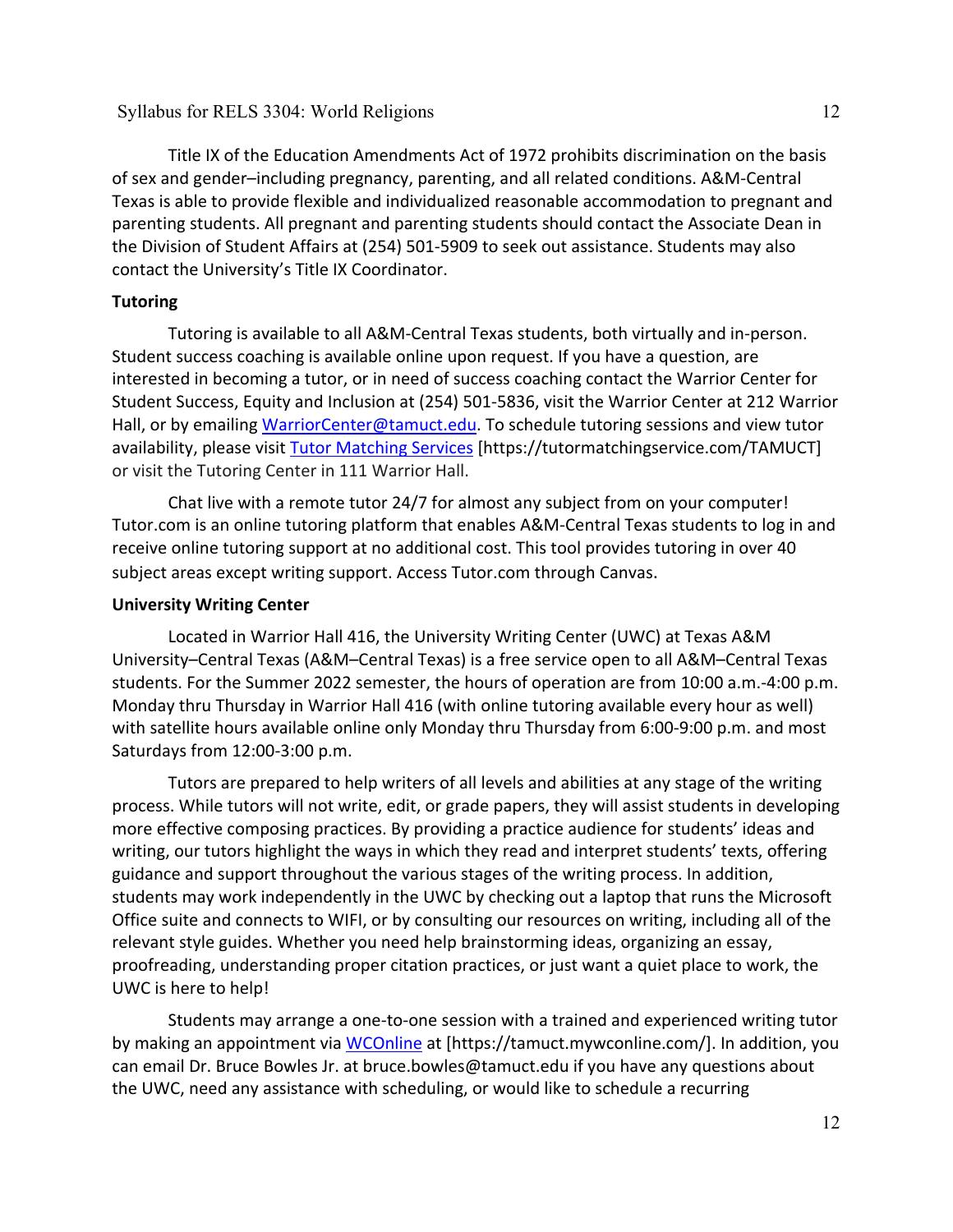appointment with your favorite tutor.

### **University Library**

The University Library provides many services in support of research across campus and at a distance. We offer over 200 electronic databases containing approximately 400,000 eBooks and 82,000 journals, in addition to the 96,000 items in our print collection, which can be mailed to students who live more than 50 miles from campus. Research guides for each subject taught at A&M-Central Texas are available through our website to help students navigate these resources. On campus, the library offers technology including cameras, laptops, microphones, webcams, and digital sound recorders.

Research assistance from a librarian is also available 24 hours a day through our online chat service, and at the reference desk when the library is open. Research sessions can be scheduled for more comprehensive assistance, and may take place virtually through WebEx, Microsoft Teams or in-person at the library. Schedule an [appointment](https://nam04.safelinks.protection.outlook.com/?url=https%3A%2F%2Ftamuct.libcal.com%2Fappointments%2F%3Fg%3D6956&data=04%7C01%7Clisa.bunkowski%40tamuct.edu%7Cde2c07d9f5804f09518008d9ab7ba6ff%7C9eed4e3000f744849ff193ad8005acec%7C0%7C0%7C637729369835011558%7CUnknown%7CTWFpbGZsb3d8eyJWIjoiMC4wLjAwMDAiLCJQIjoiV2luMzIiLCJBTiI6Ik1haWwiLCJXVCI6Mn0%3D%7C3000&sdata=KhtjgRSAw9aq%2FoBsB6wyu8b7PSuGN5EGPypzr3Ty2No%3D&reserved=0) [here](https://nam04.safelinks.protection.outlook.com/?url=https%3A%2F%2Ftamuct.libcal.com%2Fappointments%2F%3Fg%3D6956&data=04%7C01%7Clisa.bunkowski%40tamuct.edu%7Cde2c07d9f5804f09518008d9ab7ba6ff%7C9eed4e3000f744849ff193ad8005acec%7C0%7C0%7C637729369835011558%7CUnknown%7CTWFpbGZsb3d8eyJWIjoiMC4wLjAwMDAiLCJQIjoiV2luMzIiLCJBTiI6Ik1haWwiLCJXVCI6Mn0%3D%7C3000&sdata=KhtjgRSAw9aq%2FoBsB6wyu8b7PSuGN5EGPypzr3Ty2No%3D&reserved=0) [https://tamuct.libcal.com/appointments/?g=6956]. Assistance may cover many topics, including how to find articles in peer-reviewed journals, how to cite resources, and how to piece together research for written assignments.

Our 27,000-square-foot facility on the A&M-Central Texas main campus includes student lounges, private study rooms, group work spaces, computer labs, family areas suitable for all ages, and many other features. Services such as interlibrary loan, TexShare, binding, and laminating are available. The library frequently offers workshops, tours, readings, and other events. For more information, please visit our Library [website](https://nam04.safelinks.protection.outlook.com/?url=https%3A%2F%2Ftamuct.libguides.com%2Findex&data=04%7C01%7Clisa.bunkowski%40tamuct.edu%7C7d8489e8839a4915335f08d916f067f2%7C9eed4e3000f744849ff193ad8005acec%7C0%7C0%7C637566044056484222%7CUnknown%7CTWFpbGZsb3d8eyJWIjoiMC4wLjAwMDAiLCJQIjoiV2luMzIiLCJBTiI6Ik1haWwiLCJXVCI6Mn0%3D%7C1000&sdata=2R755V6rcIyedGrd4Os5rkgn1PvhHKU3kUV1vBKiHFo%3D&reserved=0)

[http://tamuct.libguides.com/index].

### **OPTIONAL POLICY STATEMENTS**

### **A Note about Sexual Violence at A&M-Central Texas**

Sexual violence is a serious safety, social justice, and public health issue. The university offers support for anyone struggling with these issues. University faculty are mandated reporters, so if someone discloses that they were sexually assaulted (or a victim of Domestic/Dating Violence or Stalking) while a student at TAMUCT, faculty members are required to inform the Title IX Office. If you want to discuss any of these issues confidentially, you can do so through Student Wellness and Counseling (254-501-5955) located on the second floor of Warrior Hall (207L).

Sexual violence can occur on our campus because predators often feel emboldened, and victims often feel silenced or shamed. It is incumbent on ALL of us to find ways to actively create environments that tell predators we don't agree with their behaviors and tell survivors we will support them. Your actions matter. Don't be a bystander; be an agent of change. For additional information on campus policy and resources visit the [Title IX webpage](https://www.tamuct.edu/compliance/titleix.html) [\[https://www.tamuct.edu/compliance/titleix.html\]](https://www.tamuct.edu/compliance/titleix.html).

#### **Behavioral Intervention**